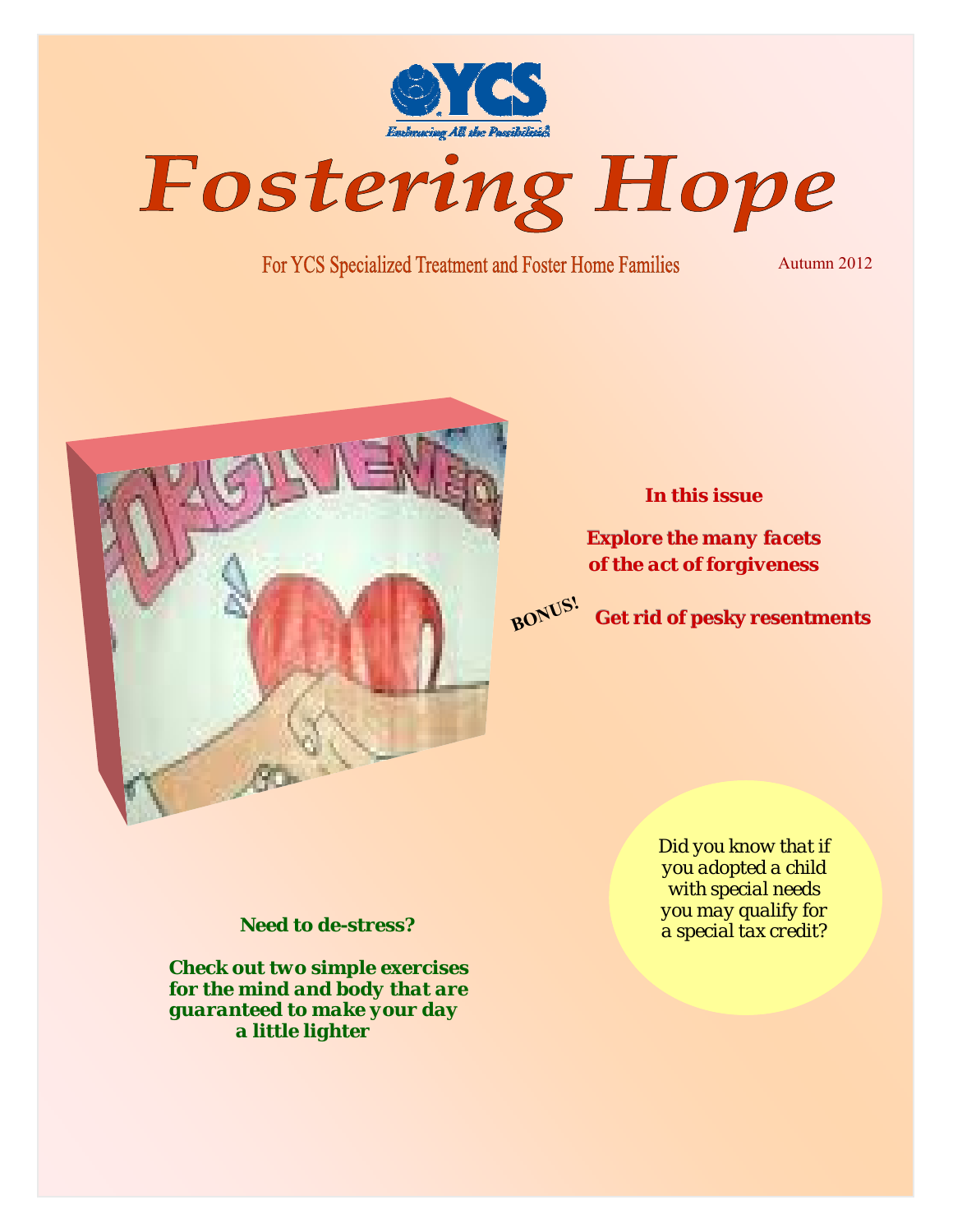# *Let's get acquainted!*

 *A Warm Welcome goes out to Anitra Hampton from Woodbury. Her home has been officially licensed and she is awaiting the placement of her first child.* 

#### *Congratulations to families with their first placements!*

**Willy & Mildred Brujan** welcomed a 13 year-old girl into their family. **Tammy Lewis Johnson & Thornton Johnson** welcomed a 14 year-old girl into their family. **Edwina and David Johnson** welcomed an 11 year-old boy into their family.

#### *A special thanks goes out to all existing parents who have so generously opened up their homes to other children.*

**Chris & Tiffany Gilmore** welcomed a 13 year old girl and an 8 year old boy into their home. **Michele & Gerald Johnson** welcomed a 14 year old boy into their home. **Kimberly Williams** welcomed a 13 year old girl into her home **Dudley & Sheila Williams** welcomed an 18 year old boy and a 16 year old boy into their home. **Vernon & Janet Robinson** welcomed a 16 year old girl into their home. **Talina Johnson** welcomed a 10 year old boy into her home. **Mary Ann Jones** welcomed 13 year old girl into her home. **Norma & Arundel Morris** welcomed 11 year old girl into their home. **Elaine & John Murray** welcomed 10 year old boy into their home. **Lisa Smith** welcomed 17 year old girl into her home.



 *Fostering Hope*  is produced by YCS with headquarters at 284 Broadway Newark, NJ 07104 www.ycs.org

> **President/CEO**  Richard Mingoia

 **Editor**  William Waller

**Writer/designer**  Janis Nicolosi-Endo jnendo@ycs.org

**Contributors**  Mary Conyers Foster/Treatment Home Parents and children

© 2012 YCS Systems, Inc. All rights reserved. May not be reproduced without the written permission of YCS. Contact Janis Nicolosi-Endo 201-678-1312 or jnendo@ycs.org.

Parent Refresher **Training** 

**Southern Region** Saturday, November 10th 9 am to 5 pm 20 East Evergreen Avenue Somerdale

Lunch will be provided

YCS Mission To partner with at-risk and special needs children, youth and young adults to build happier, healthier more hopeful lives within families and communities. www.ycs.org



*Save the date for our annual* 

 *Holiday Celebrations* 

#### **Southern Region**

Thursday, December 20th 6-9 pm VFW Hall 10 Kennedy Blvd. Somerdale

**Northern Region**  Date & Time to be Announced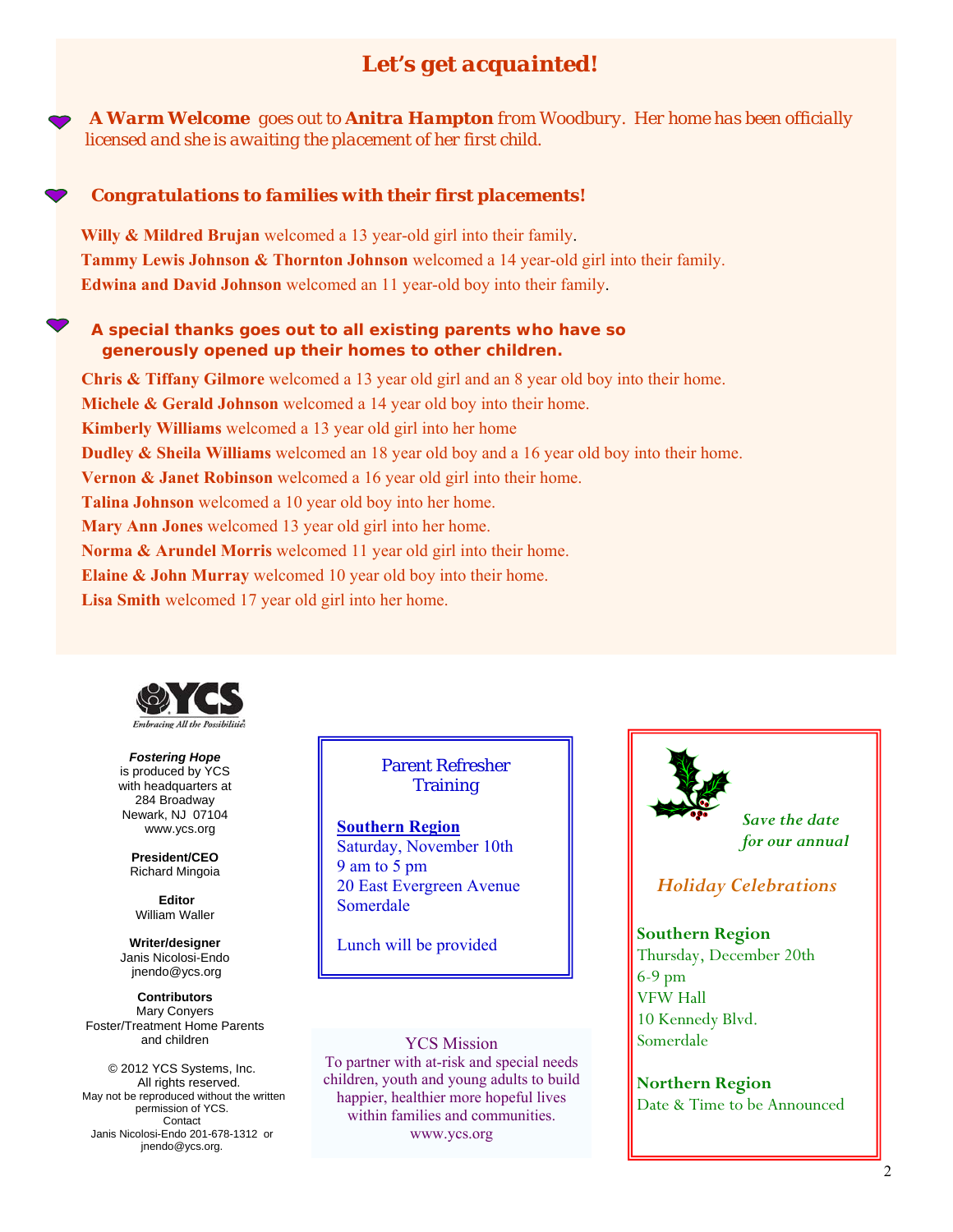#### **From the Desk of William Waller Vice President, YCS Treatment Home Svcs.**

Dear Parents,

Hello and welcome to the annual fall edition of *Fostering Hope.* I am hopeful that the children in your care have acclimated to their new schools, teachers and classmates and you're enjoying the beautiful autumn weather.

This edition of our newsletter is devoted to forgiveness. We could not find a more deserving topic to spotlight. The inability to forgive especially impairs children, youth and adults impacted by trauma.

Our children often blame themselves for being separated from their families and hold themselves accountable for problems that are well beyond their ability to influence or control. Very few learn to forgive themselves which renders them powerless to even begin to deal with the trauma caused by transgressors. This paralysis prevents our youth from moving forward in their journey to healing and many remain "stuck" throughout their adult lives in those places where they have been hurt, harmed or hindered. There is a simple exercise on page seven that can help you and your children get past debilitating resentments.

As caregivers, we must help our children free themselves from the pain of the past. This begins with helping them forgive themselves.

After reading this, issue please share these ideas with your children. Hopefully, a meaningful dialog will follow, and you just might be amazed at their responses. Several of our treatment home parents share with us their experiences on how modeling forgiveness has changed their relationships with their children and at the same time has demonstrated for their children how to forgive. Remember, forgiveness is a powerful force which frees us all to move forward on our journeys!

I look forward to seeing you at our holiday celebrations.

William Waller  $WW_{\sim}$ 

# *Adoption News!*

# **Rejoice with your family in the beautiful land of Life!**

Albert Einstein

Kimberly Williams and her 15 year old daughter, Antoinette





Rozenaa Perry and her 11 year old daughter, Kara

*On behalf of all the families and staff, Fostering Hope would like to extend our fondest well wishes to the families whose adoptions were finalized over the past year.*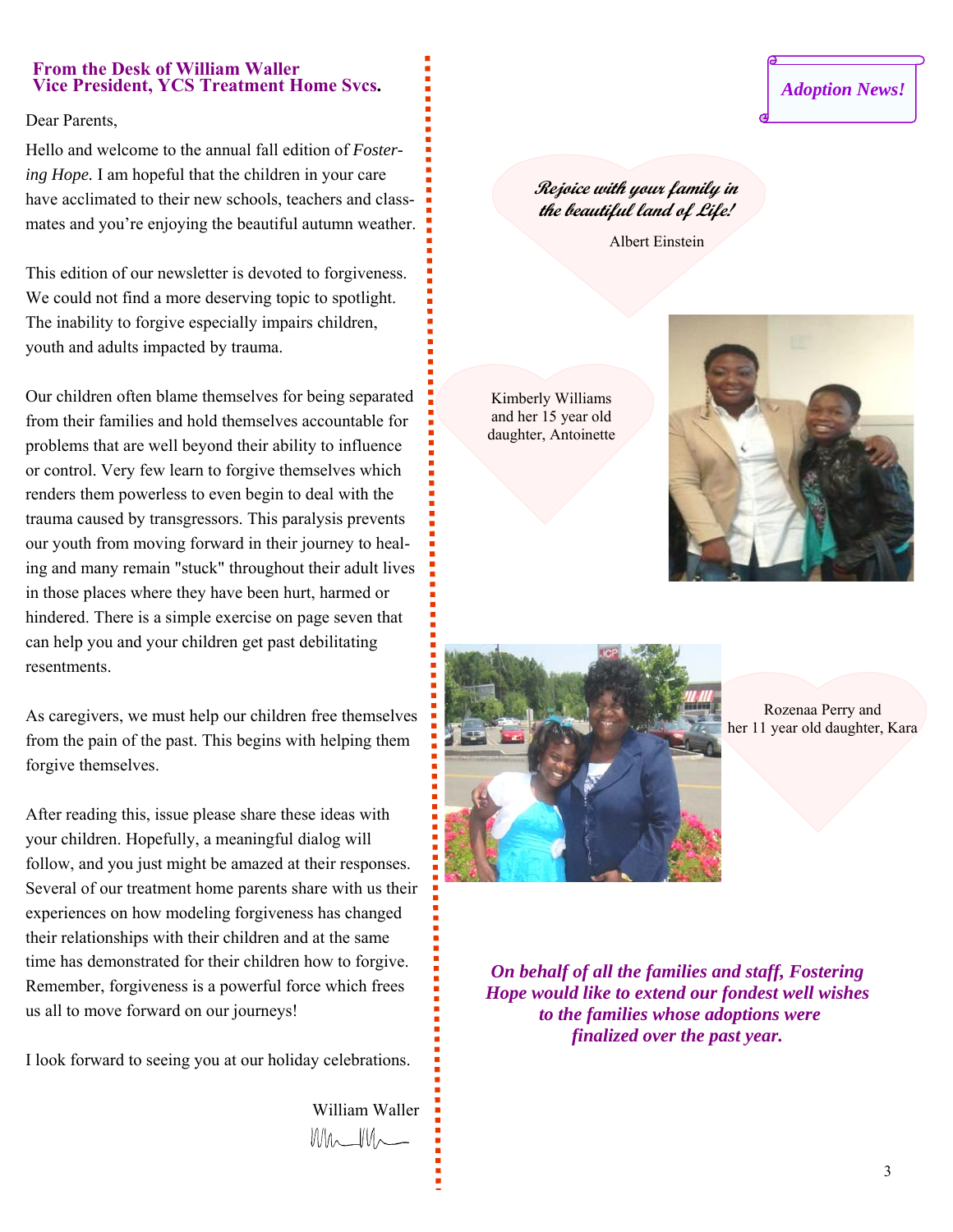# *The Therapeutic Value of Forgiveness*

"When you forgive somebody who has wronged you, you're spared the dismal corrosion of bitterness and wounded pride. For both parties, forgiveness means the freedom again to be at peace inside their own skins and to be glad in each others' presence." Fredrick Buechner

The freedom to be at peace in our own skins - that's what forgiveness allows. We relinquish this freedom when we hold onto anger and resentment. Enormous amounts of energy are wasted when we hold back compassion and cling to hate, and hostile feelings. The only remedy is to let go of the anger and genuinely forgive.

Children can learn the act of forgiveness by observing their parents as they forgive others and equally important as parents or adults can forgive themselves.

## **So what is the real meaning of forgiveness**

#### FORGIVENESS IS

- 1. For your own healing (and not about the offender)
- 2. Power over negative thoughts
- 3. The attainment of peace of mind
- 4. Protection of physical and mental health
- 5. The act of finishing of old business so you can experience the present, free of contamination from the past.

#### FORGIVENESS IS NOT

- 1. Condoning or excusing hurtful behavior
- 2. Denying or minimizing your feelings and hurt
- 3. Having to reconcile with the offender
- 4. Giving up your rights for justice (including legal action)

**[Four case]** *studies, taken as a whole, suggest that forgiveness may be taught and learned, and that the outcomes can be quite favorable. In fact, statistically significant improvement in such variables as hope and self-esteem, as well as significant decreases in anxiety and depression, were more the rule that the exception.* 

Robert D. Enright & Catherine T. Coyl http://www.forgivenessinstitute.org

## **Forgiveness Begins With Forgiving Yourself Self forgiveness enables the release of guilt, shame and fear**

If you've ever beaten yourself up over something you've said or wished you could take back some thoughtless act, you know how haunting this can be - especially if the regret involves your child or family member. Forgiving yourself, learning from the mistake and moving on is much easier said than done.

If you find yourself compelled to replaying past offenses over and over, and re-experiencing the original hurt, you have not genuinely been able to forgive yourself. According to Peter K. Gerlach, MSW,, logic and "willpower" are of little use in stopping this compulsion, because the inner voices that tell you to replay the past believe they're *helping* you. With patience, inner-family therapy can end this frustrating dynamic.

Nelson Mandela once said, "Resentment is like drinking poison and then hoping it will kill your enemies." You have the power to change that. Peace is built on the decisions we make and the actions we take in the small moments of our life. Deciding to forgive is one more way of creating peace, the most important job any of us can do right now. 

Turn to page 7 for a simple mental exercise to release that can help release feelings of resentment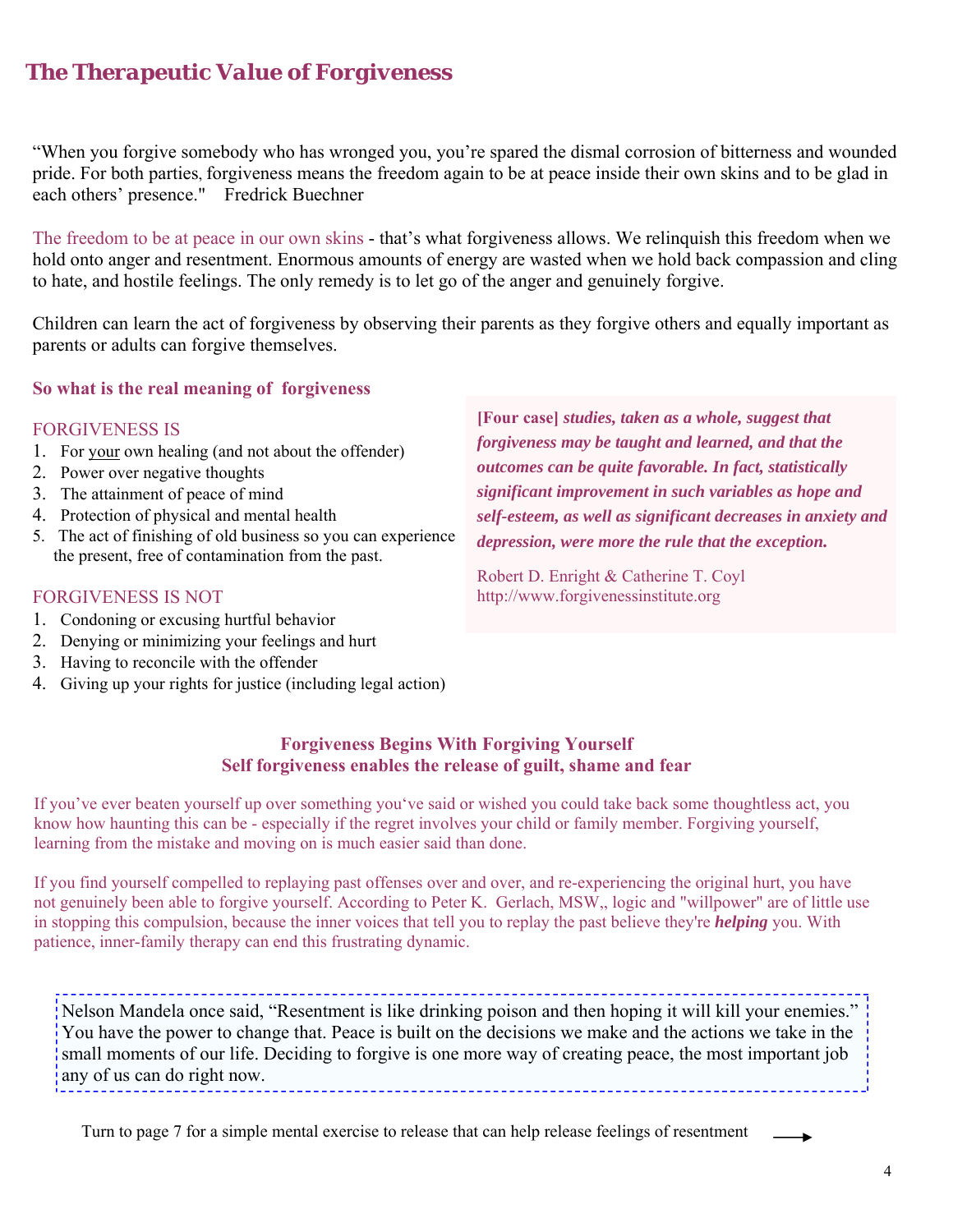## **Advice from the Frontlines**  *Two parents share their thoughts on the topic of forgiveness*

I believe it is very important as Treatment Home Parents that we are able to totally forgive our children every time they act out. As we know, being a Treatment Home Parent is not easy. The children act out in our homes because they are hurting from the loss of their biological or adoptive parent/s. The children want to be reunited permanently with their biological parent/parents, when in most cases this is not possible. Therefore, the children grieve and act out.

The irony is that the act of forgiveness which may seem a sign of weakness is in reality empowering and freeing.

Acting out is a sign of emotional distress that is occurring within the children. No one likes children to act out, but it is very important that we totally forgive the children each time, and move on to the present. **Do not take it personal! Let go of all anger, grudges, resentments and negative feelings towards yourself and especially the children.** Otherwise, the parents will not move on, and the relationship/bond between the parents and their children will suffer terribly. It is ironic that the act of forgiveness, which seems to be a sign of weakness, is in reality empowering and freeing.

Children are little recorders, and they learn the act of forgiveness by watching their parents. If the parents forgive themselves and others, then the children will learn to forgive also. In conclusion, I hope that someday our children will be able to forgive themselves, and those that have hurt them. I believe, only then, our children will be able to move on, to become productive citizens with empowerment, and freedom from their painful past.

Dianna Munford. YCS Northern PAC President & Treatment Home Parent



## *Lisa Smith Recalls a Pivotal Moment that transformed her Relationship with the Child in her home*

As a treatment home parent, Lisa Smith learned very quickly that the children in her care would often, initially, do things that would be upsetting and personally hurtful. She recalled how one young girl in a fit of anger broke an expensive fountain that was mounted on the wall in her living room. This was especially upsetting to Lisa since the fountain had been a gift from her sister who had passed away more than 10 years earlier.

Lisa said she knew the episode could be a turning point in her relationship with the child, if she could briefly separate herself from the situation and calm down. With this space, Lisa was able to look at the incident objectively.

"I knew this child was used to acting this way to get the attention of the people she was angry with...She never had a stable home life and was allowed to get away with this behavior as she moved from one place to another," said Lisa. "I was angry with the system and the adults in this girl's past."

Lisa said before she talked to the girl, she had to forgive her. "If I couldn't forgive her, I wouldn't be able to teach her about respecting the personal property of others."

With tears in her eyes, Lisa explained to the child the sentimental value of the fountain and how much it had meant to her. When she told the child that through all her pain that she forgave her, the girl asked "Why?"

## **"I told her that I can't carry around anger in my heart, because what is in my heart stays with me forever." I knew if I wanted her to understand the importance of forgiveness, I had to model it for her."**

Something happened that day that changed their relationship forever. Yes, the girl still got angry and there were more problems to work through, but slowly the girl began to understand the power of forgiveness.

Lisa recalled one very special moment. "She told me that the next time she prayed, she was going to pray for her mother."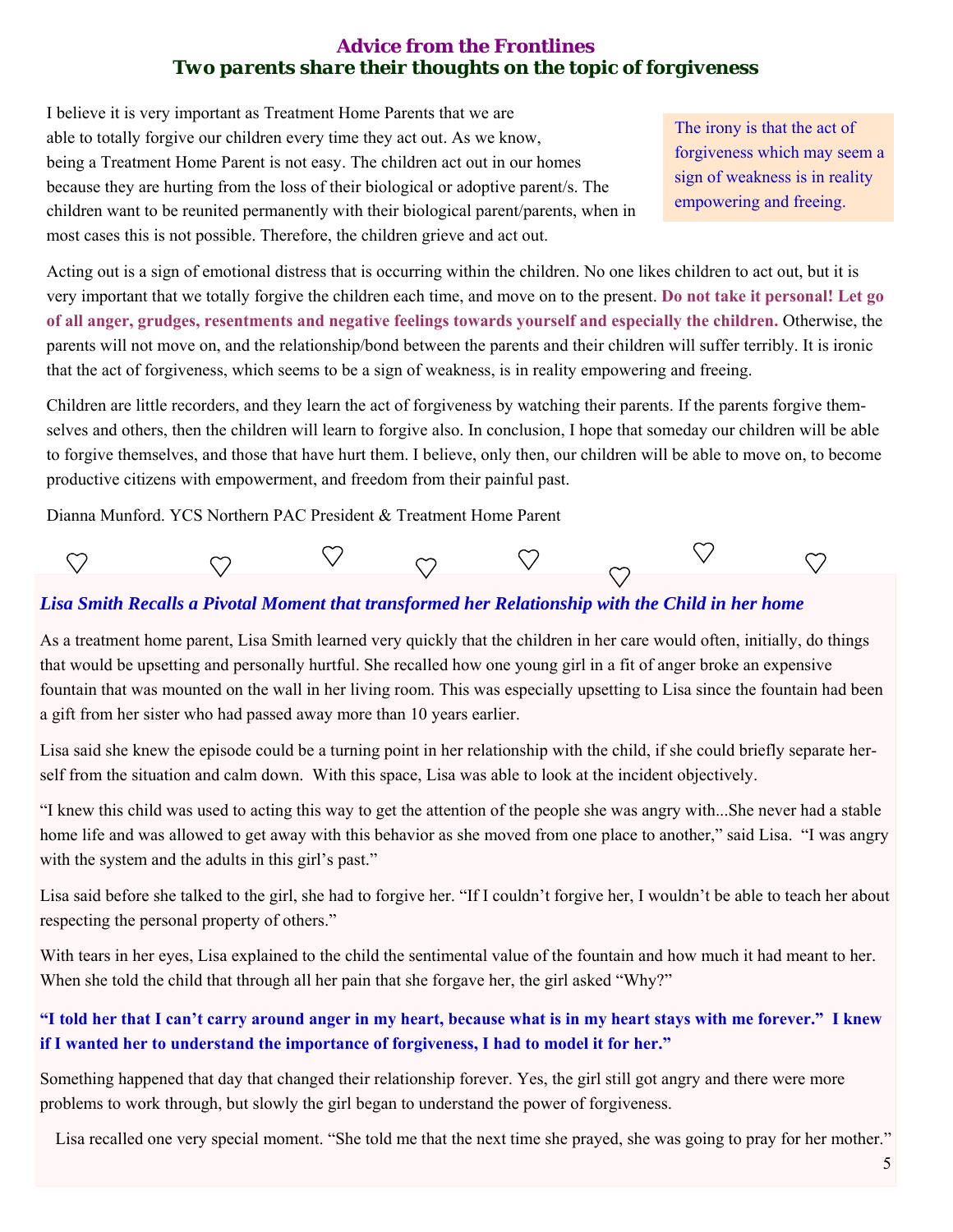# *Celebrating our Children's Accomplishments*

**Hugo** is now a sophomore at Camden County College. **Megan** moved on to Camden County Vocational Technical School and is studying Automotive Mechanical Repairs. **Rayvaugh** graduated from Willingboro High School **Lamont** received his NJ Drivers License, is working and has moved into his own studio apartment.

 **Willie Harris Brown** has been selected to study in China during the summer of 2013 by the People to People Organization. Willie is in 11th grade at West Caldwell Votech. Last year he maintained an A average, and is majoring in carpentry.



**Balial Sloan El** graduated from Monmouth University with a BS degree in Health Sciences. On behalf of all the staff and treatment home families, we'd also like to offer our congratulations to Balial's proud mom Miriam Sloan El.



**Shout Out to Rayvaugh**  Rayvaugh helped the YCS Team win the Quest for the Cup at this year's summer games.

# *Artists' Corner A night to remember!*



Aileen and her date were all smiles for this photo at her senior prom. Aileen graduated from Winslow Township High and is now enrolled as a full time student at Camden County College.



Jasmine, 16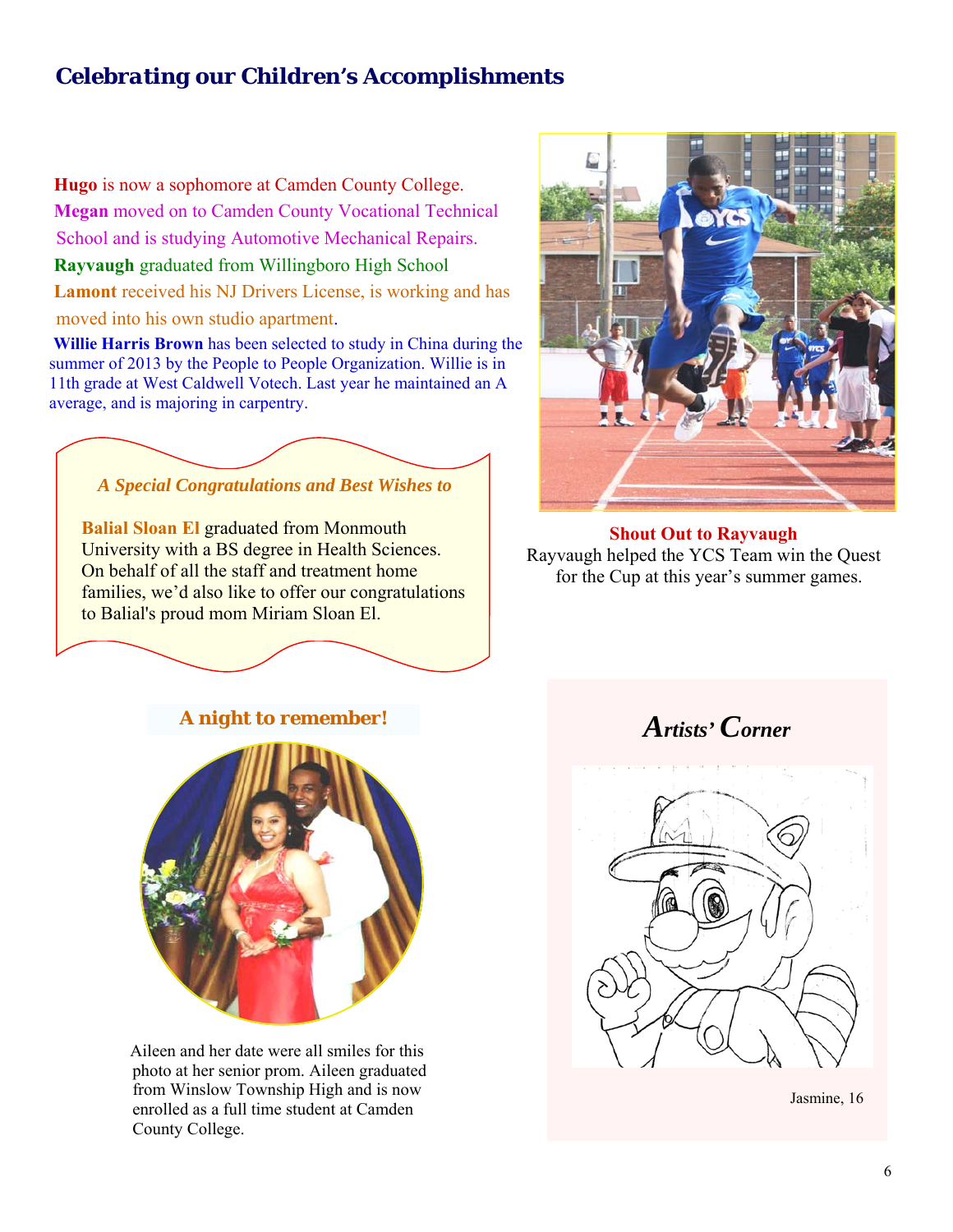#### *This one simple exercise works all the muscles, builds strength and improves your over-all sense of well being and just maybe put a little extra spring into your step!*

Everyone knows how good it feels to stretch. Now, if you can do it with some weights, you'll not only feel better, but you'll build muscle and increase strength. And it only takes several minutes of your day.

Stand on either a bottom stair or a thick hard covered book Balance the balls of your feet at the edge of the stair with the weights held up to your ears. Start with light weights 1-3 pounds

Raise your arms and feet, then return to previous position. Repeat 10 times. Try to do this exercise six times a week at the same time each day for maximum benefit.

With practice you will be able to slowly increase the number of lifts. Aim to complete 35 stretches. It may be difficult to maintain your balance at first, but, with practice you will see your balance improve.

Please consult with your physician before tackling any new exercise routine.



For your mental well being

*Try this simple exercise to transform negative feelings and thoughts you have when you are feeling angry or hurt with yourself or another*.

Let your grievances come up. Notice what happens in your body -- acceleration of heart-beat, shallow breathing, tension, etc.

Now let go of this image and take some slow, deep abdominal breaths. Focus on your abdomen, and imagine the breath going down into it as you inhale. Expand your abdomen on each inhalation, and deflate your abdomen as you exhale. Take about five breaths and keep your focus on your abdomen. If your mind goes back to the person who hurt you or to anything else, bring the focus back to the rhythm of your breath and the movement of your abdominal muscles as you inhale and exhale.

Bring into your mind an image of someone you love very much, or a place of peace and beauty. Allow yourself to be flooded with the positive feelings this

#### **Resentment is a habit, and habits take 25 days to change**

To your health!

*So if you do this exercise each time you think of the person who hurt you over twenty-five days, you will literally change your mental and physical reactions. They will no longer have power to hurt you.* 

image elicits. Now bring those feelings down to the area around your heart. Allow the good feelings to penetrate your heart and soothe you.

Lastly, keep breathing the good feelings into your heart. Now take a look again at the person you are angry at. Let the good feelings protect you. The purpose of doing this step is to break the pattern of stress reactions that normally occur in your mind and body when you think of the person who hurt you. When you surround your heart with positive energy, the power the person has had over you begins to dissipate.

by Naomi Drew, M.A., author of Hope and Healing: Peaceful Parenting in an Uncertain World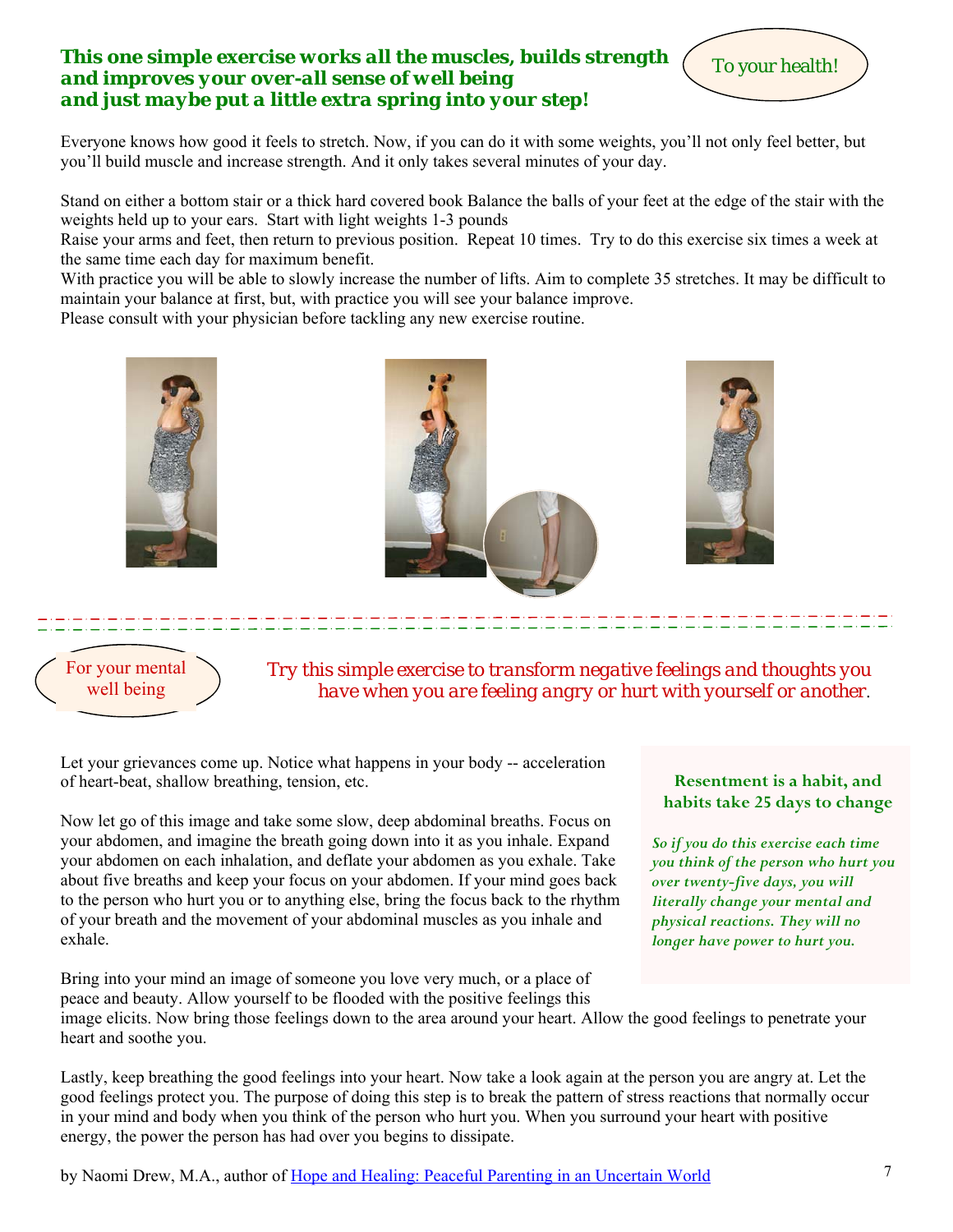# *If you have adopted a child with special needs, you may be entitled to a valuable tax credit that enables you to provide your child with additional educational supports\**

Since 2003, families who adopted a child with special needs from foster care could claim a federal adoption tax credit even if they had no adoption expenses. Children who receive adoption assistance/subsidy benefits are considered children with special needs. Other adoptive families are also eligible for the credit, but must have (and be able to document, if requested by the IRS) qualified adoption expenses.

The tax credit became refundable for 2010 and 2011. A refundable tax credit is one you get back regardless of what you owe or paid in taxes for the year. Families who adopted from 2005 to 2009 may be able to benefit from the refundable credit because credits from those years can be carried forward until 2010. (Families who adopted in 2004 may be able to take some limited advantage of the credit but will not benefit from refund ability. Families who

The credit is claimed one time for each adopted child with special needs.

adopted earlier will not benefit from the credit if they did not take it already.)

To be eligible for the credit, you must:

- Have adopted a child other than a stepchild Children who receive a monthly adoption subsidy payment have been determined by the state to have special needs, so these children are eligible for the full tax credit without documenting expenses. Families who adopted children without special needs are also eligible, but need to have (and be able to document, if asked) qualified adoption expenses.
- Be within the income limits How much of the credit you can claim is based on income. In 2010, families with a federal modified adjusted gross income above \$222,520 cannot claim the credit; families with incomes above \$182,520 can claim part credit. In 2011, families with a federal modified adjusted gross income above \$225,210 cannot claim the credit; families with incomes above \$185,210 can claim part credit. Anyone with incomes below the lower amount should be able to claim the full credit. (Adoptions from previous years had different income limits.)
- Prove the adoption by providing the IRS with a copy of the adoption decree. Families who adopted a child with special needs must also provide a copy of the adoption assistance agreement or a letter from the state determining t that the child has special needs.

**\*** excerpted from the NACAC website: http://www.nacac.org/

NACAC's resources focus on adoptions of children with special needs from foster care. North American Council on Adoptable Children (NACAC) **800-470-6665 or 800-847-5027** For complete details visit njadoptionsubsidy.org or www.nacac.org/taxcredit/taxcredit.html

**The time to act is now!**  Funding for this one time tax credit that  $m_{a}$ be cut in  $2013$ 

The amount of the credit is based on the year the adoption was finalized:

2012 \$12,650 2011 \$13,360 2010 \$13,170 2009 \$12,150 2008 \$11,650 2007 \$11,390 2006 \$10,960 2005 \$10,630 2004 \$10,390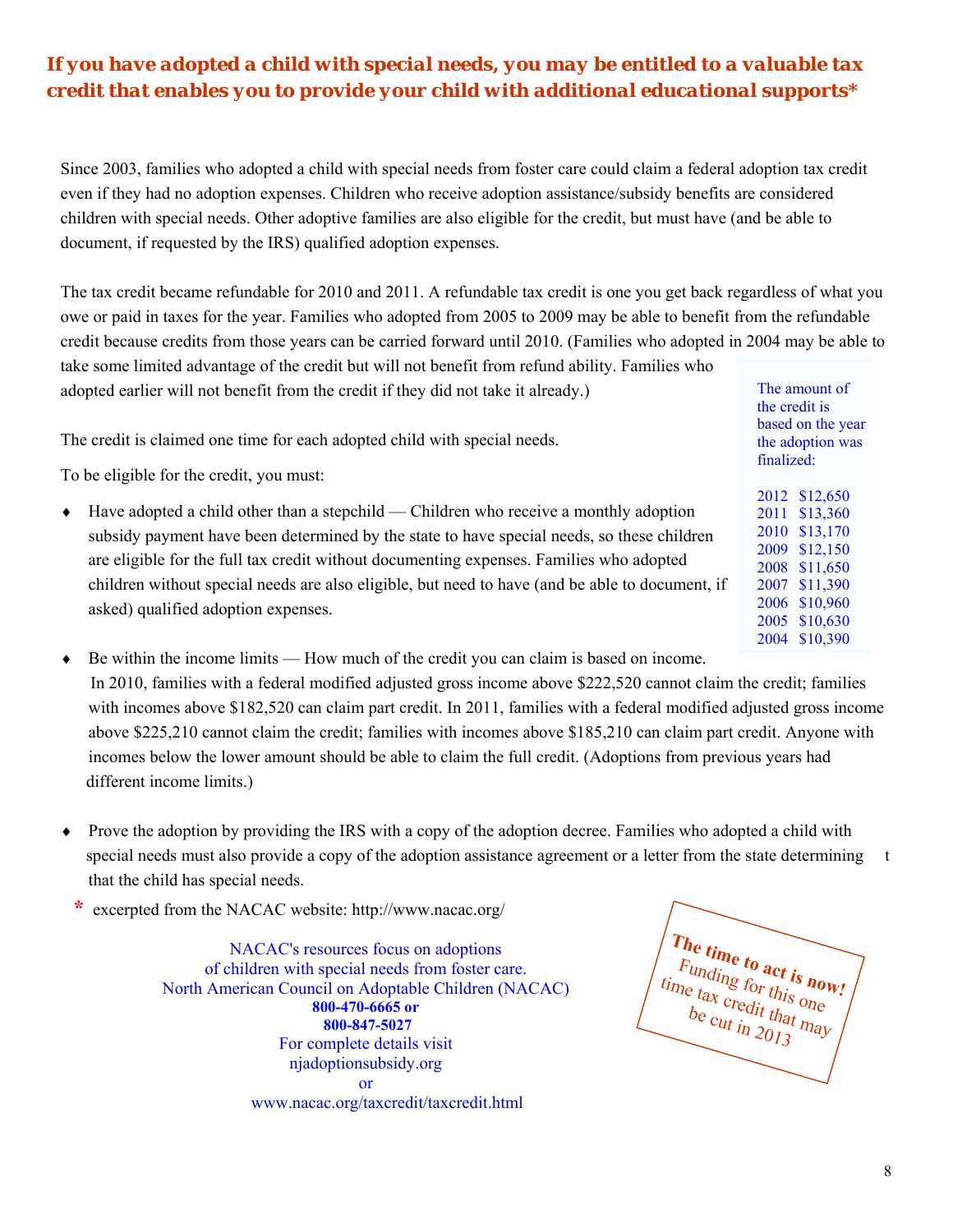## *Paying attention to the small print reaps big rewards for one mom and her adopted daughter*

Mary Conyers's daughter was just getting by in school. "As long as she behaved, they gave her passing grades...That's how it is with kids in special ed," bemoaned Mary. While fretting over how to help her 13 year-old daughter, who reads on a fourth grade level, she recalled a message on the bottom of the page of congratulatory letter that she received from the Department of Children & Families & DYFS when she was about to adopt. She pulled out the letter and in small print found a number to call for a special subsidy that could be obtained for additional services for children with special needs.

After calling the office (see numbers on this page ) Mary took the letter and all the usual documents she would bring to file her taxes to her tax preparer (H&R Block). According to Mary, they knew exactly what to do to file for a one-time federal income tax credit.

However, several weeks later she received a letter from the IRS requiring additional documentation explaining her daughter's special needs. This time Mary contacted the NACAC Subsidy Representative. She told Mary that she should have received a package of information with all the necessary documentation from DYFS at the time of the adoption. Mary had never received this. Luckily, the subsidy representative was able to secure the packet and send it to Mary.

Within several months from the time she filed for the subsidy, Mary received a check in the mail for \$13,000. "I used \$8,000 to enroll my daughter in an intensive program at a Huntington Learning Center," said Mary, adding that the remainder of the money went into a college fund for her daughter.

## **For Additional Help Contact**

**State Subsidy Contact Person Marisol Garces**  Department of Children and Families, DYFS Phone: 609-888-7460 E-mail: marisol.garces@dcf.state.nj.us

#### **NACAC Subsidy Representative (parent/volunteer) Irene Lando**

973-697-8346 E-mail: silando2001@yahoo.com



# *Congratulations!*

*In every issue of Fostering Hope, we have exhorted parents to take advantage* 

*of a quarterly compliance bonus that they are eligible to receive if they complete all of the necessary medical, dental and paperwork requirements for their children.* 

*We are happy to report that every family has qualified for the compliance bonus for at least one quarter or more.* 

# **DID YOU KNOW…???**

If you have maintained a child in your treatment home for 6 months or more, you may qualify to claim the child as a dependent. Please check with your accountant or tax preparer.



# **The Mailbox is Open!**

**We welcome all your comments and suggestions. Our hope is that we can make** *Fostering Hope* **relevant for every parent. But for that to happen, we need your input. So please drop us a line or give us a call…** 

**Bill Waller - wwaller@ycs.org Janis Nicolosi-Endo -jnendo@ycs.org or 201-678-1312 ext. 134**